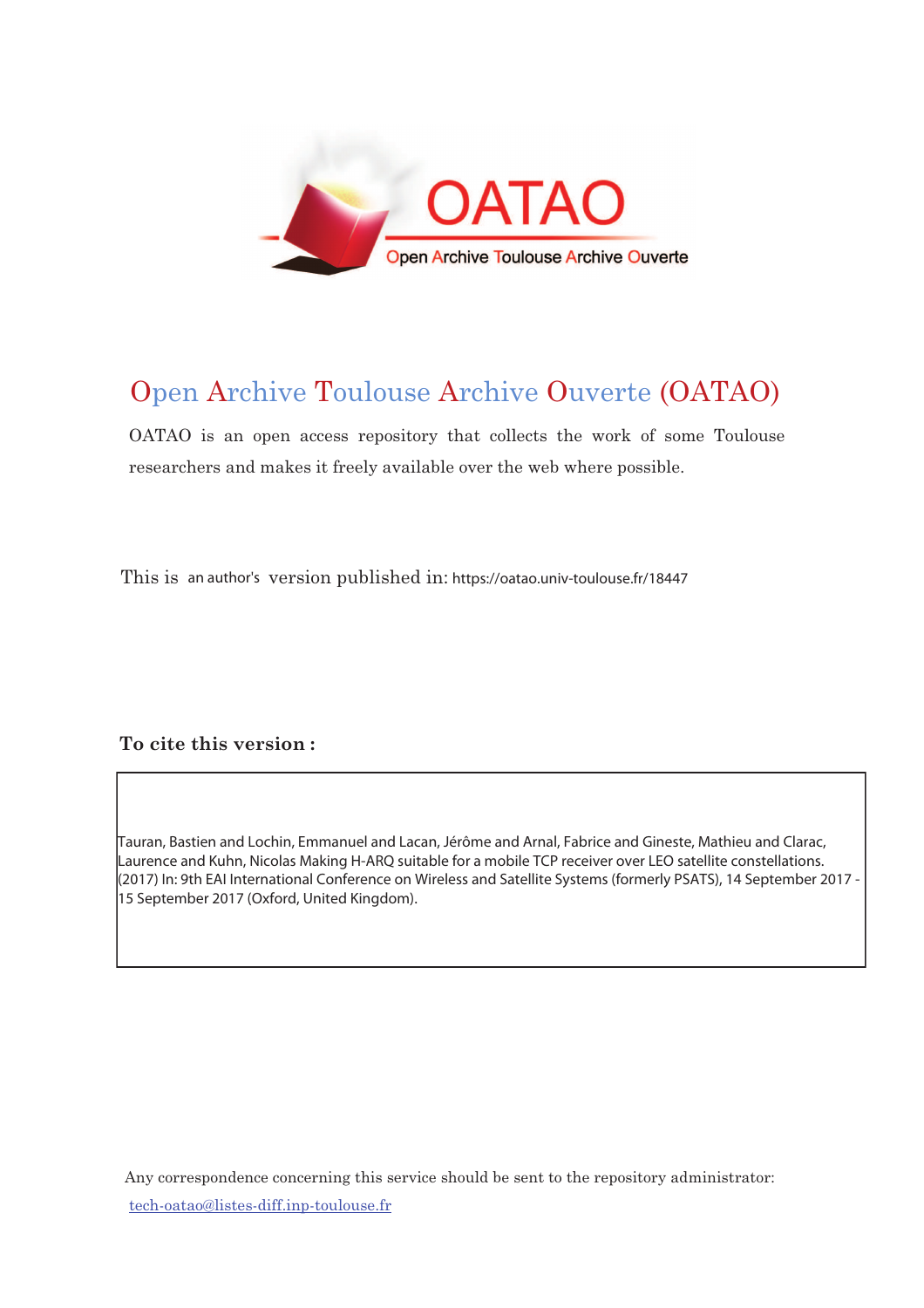# Making H-ARQ suitable for a mobile TCP receiver over LEO satellite constellations

Bastien Tauran<sup>1</sup>, Emmanuel Lochin<sup>1</sup> Jérôme Lacan<sup>1</sup>, Fabrice Arnal<sup>2</sup>, Mathieu Gineste<sup>2</sup>, Laurence Clarac<sup>3</sup>, and Nicolas Kuhn<sup>3</sup>

<sup>1</sup> Université de Toulouse ISAE-SUPAERO TéSA, Toulouse, France, firstname.lastname@isae-supaero.fr, <sup>2</sup> Thales Alenia Space, Toulouse, France fistname.lastname@thalesaleniaspace.com <sup>3</sup> Centre National d'Etudes Spatiales, Toulouse, France firstname.lastname@cnes.fr

Abstract. This paper investigates strategies to carry out delay tolerant services over LEO satellite constellations for mobile receiver. In this context, LEO constellations are characterized by important delay variations where propagation impairments are mostly localized on the Land Mobile Satellite (LMS) channel (i.e. on the last hop). To cope with this issue, distinct reliability schemes can be introduced at the physical or link layers. Although their capacity to cope with transmission errors has been demonstrated, these recovery schemes may induce a high jitter that could severely damage TCP's internal timers and reliability schemes. As a matter of fact, transport and link layers' reliability schemes exhibit a clear discrepancy. Following temporal traces representing the delay between a mobile terminal and the last hop satellite from a LEO constellation, we assess how HARQ mechanisms impact on the RTO based retransmission and the duplicate acknowledgments of TCP. Based on ns-2 simulations, we propose a layer-2 buffer that let both link and transport layers to conjointly perform. Our evaluations show an end-to-end data rate increase and more generally illustrate the benefit of re-ordering packets at the link layer when link-layer erasure coding recovery mechanisms are used conjointly with TCP.

Key words: constellations, TCP, latency, Adaptive-HARQ

# 1 Introduction

Constellations systems such as Iridium connect urban and rural areas to terrestrial Internet broadband. As a result, significant amounts of TCP traffic between end-hosts on the Internet is expected to be carried out by constellations of satellites [1]. However, LEO constellations are characterized by important delay variations [2, 3, 4], where propagation impairments are mostly localized on the Land Mobile Satellite (LMS) channel [5]. In particular, as link errors often occur on the last mile and strongly impact on the end-to-end transmission,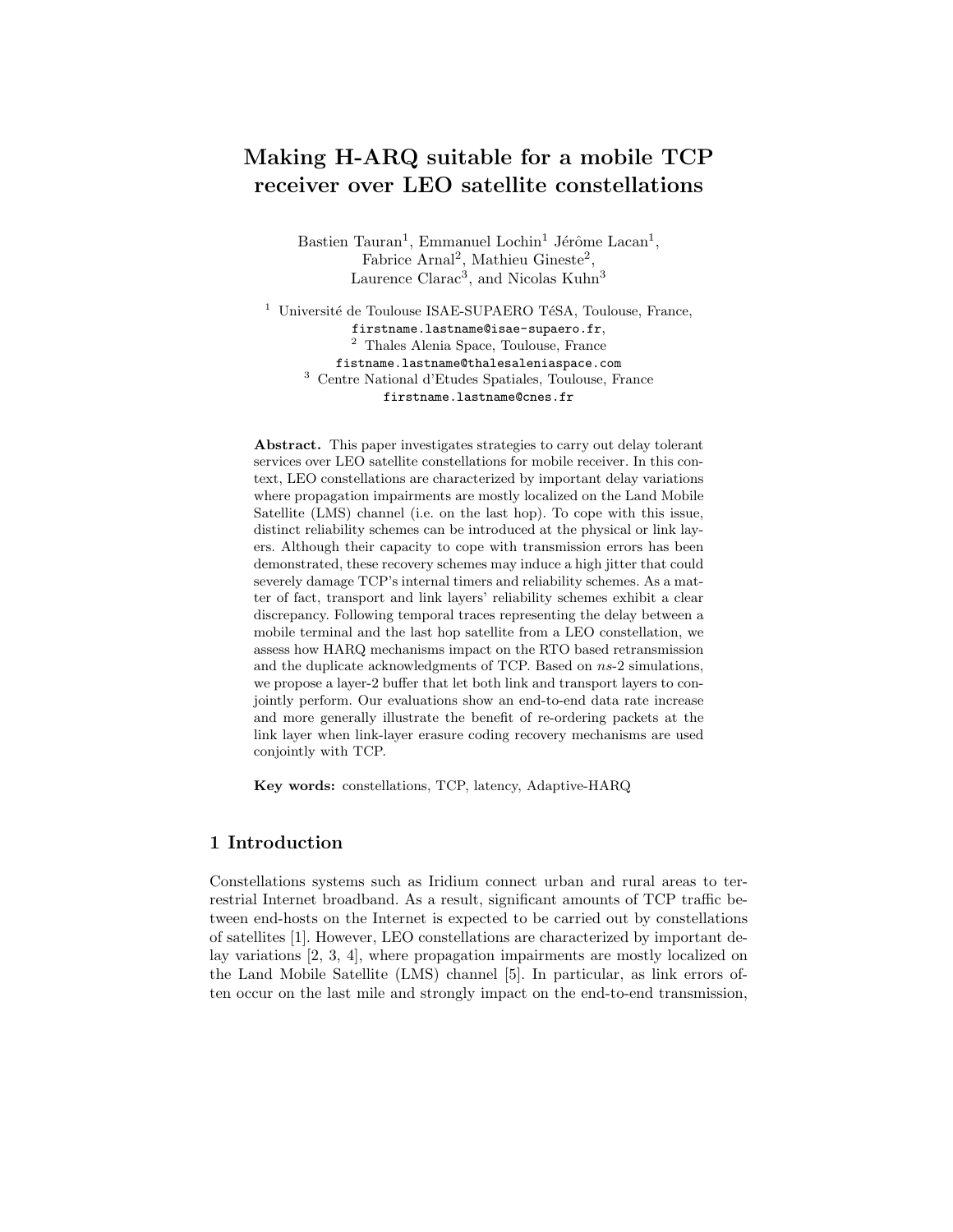#### 2 Bastien Tauran et al.

link and physical layers error correcting codes are deployed to minimize these errors [6, 7, 8]. However, reliable transport protocols remain necessary to ensure end-to-end reliability but the inadequacy of the interactions between both transport and link layers retransmission schemes may result in high end-to-end latency. As opposed to GEO satellite communications, LEO constellations are expected to provide a lower propagation delay. That being said, this may not ensure a lower end-to-end delay and a better quality of experience for latency sensitive applications if, e.g., there is no cross-layer considerations. With LEO constellations, the TCP connection may not require specific tuning and/or to be split using Performance Enhancing Proxies (PEP) as defined in RFC3135.

Considering high delay and its variability in LEO satellite constellations, space and aeronautical communications often lays on delay tolerant services. Such services rely to applications which are bounded by a delivery delay for a certain percentile of messages. For instance, reliable sensor data transfer or aeronautical message services might require that 95 % of data messages respect a certain delay threshold [9]. To ensure this kind of service, and to cope with losses that might occur on LMS, several ARQ and Hybrid ARQ schemes have been proposed [10, 8]. Basically, these solutions make more robust this last link by adding error correcting, erasure coding, or enhanced Automatic Repeat reQuest (ARQ) schemes. One novel and promising solution is Adaptive-HARQ, which is an evolution of type II HARQ [11]. Once again, although such link layer mechanisms greatly mitigate the percentage of packets loss seen by the transport layer, they do not ensure a fully reliable service.

We acknowledge that multiple studies have analyzed the relation between ARQ and reordering. These investigations have even led to standard documents (RFC3366, 3GPP standard for RLC). These contributions show the interest of introducing a reordering buffer, when layer 2 reliability mechanisms are deployed. However, considering the actual trend in deploying constellations of LEO satellites, our study fills a gap by assessing the relevance of such solution in this specific context.

In this paper, we study the performance of bulk data transfers carried out by either TCP NewReno (denoted NR in the results) and CUBIC over a LEO constellation. The objective is to assess the impact of error mitigation mechanisms deployed at the link layer on the transport layer, which may trigger spurious retransmissions when high jitter variation occurs. We first study a set of TCP metrics impacted by this variable delay (number of spurious retransmissions, DUPACK and timeout). Following these preliminary results, we identify the root cause of the problem and propose a re-ordering buffer scheme that greatly improves TCP data delivery ratio. We believe that this solution should be deployed in any case where H-ARQ mechanisms are conjointly working with TCP.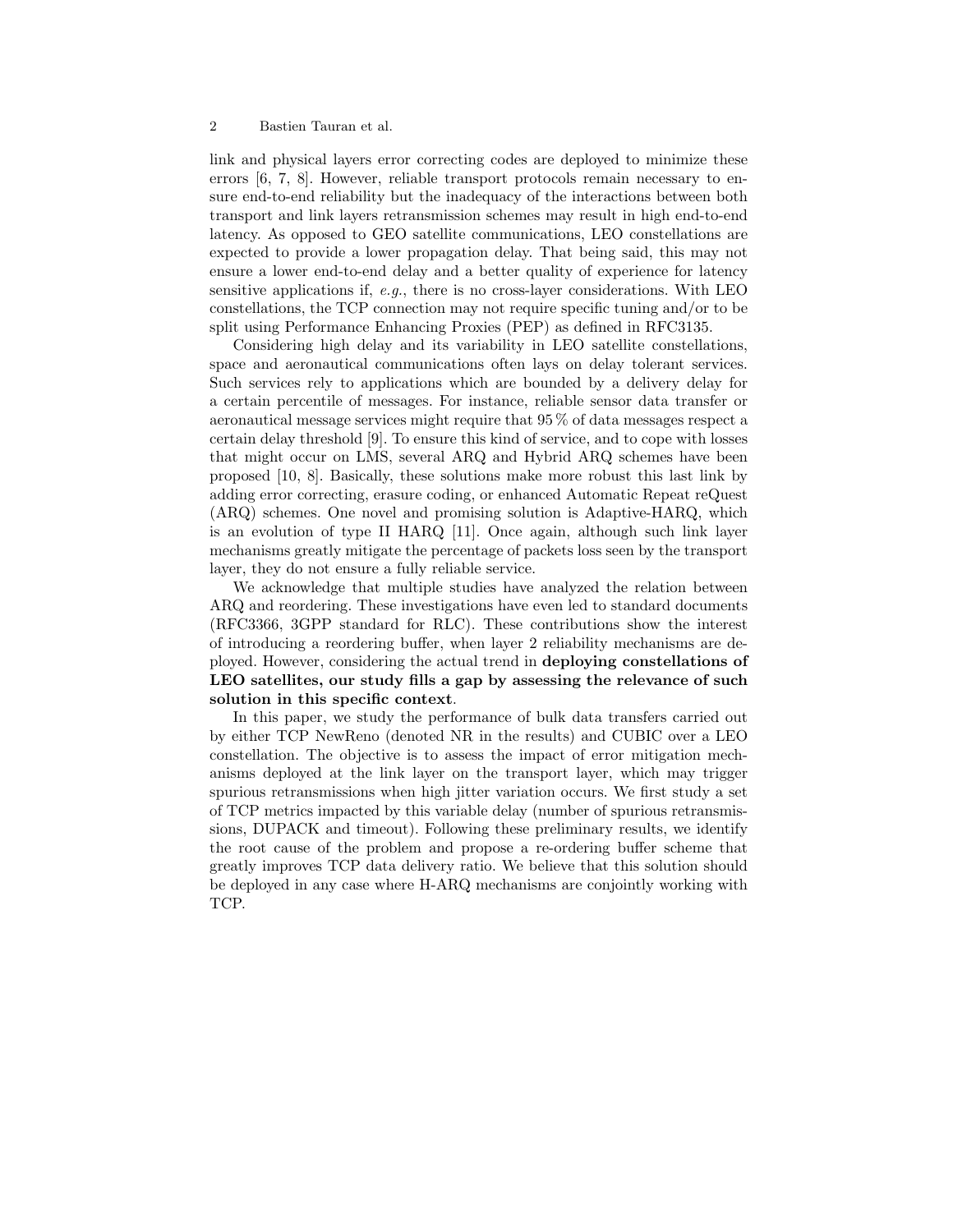## 2 Scenario

This section presents how we simulate the satellite environment and the different schemes that are considered through out this paper.

#### 2.1 Satellite environment

To simulate the satellite environment, we used both Network Simulator 2 (ns-2) and SaVi [12] to simulate a constellation composed of 66 satellites on Low Earth Orbit, at an altitude of 800 km. This constellation ensures a global coverage of any point of the earth, at any time.

The transmission delay varies within the satellite constellation because of the satellites' movements and the route changes. Considering the characteristics of our constellation, the time from the gateway to the end user's terminal varies between 70 ms and 90 ms. We consider that apart from the forward LMS links, there are no transmission errors. This assumption eases the impact of reliability schemes analysis on the forward transmission  $(i.e.$  from the gateway to the terminal) and remains consistent as Inter-Satellite Links (ISL) do not usually exhibit transmission errors. We consider that the routing within the constellation prevents congestion drops inside the constellation. The topology simulated is described in Figure 1.



Fig. 1: Model for a satellite constellation

#### 2.2 Hybrid Automatic Repeat reQuest

The Hybrid Automatic Repeat reQuest (HARQ) mechanism is a physical layer solution which aims at increase both physical and link layers reliability. In particular, this paper considers a novel HARQ scheme, Adaptive-HARQ [11] that has been designed to optimize the bandwidth utilization, as opposed to other HARQ mechanisms. We implemented this scheme as a new module for  $ns-2$ . This module, working on physical layer, allows the source node to send redundancy bits to the receiver, up to a fixed number of times, until the message is decoded. If the message is not decoded after the maximal number of (re)transmissions, it is then considered as lost and is dropped by the A-HARQ module. Following [11], we authorize up to 3 retransmissions. Figure 3 details how this module is working.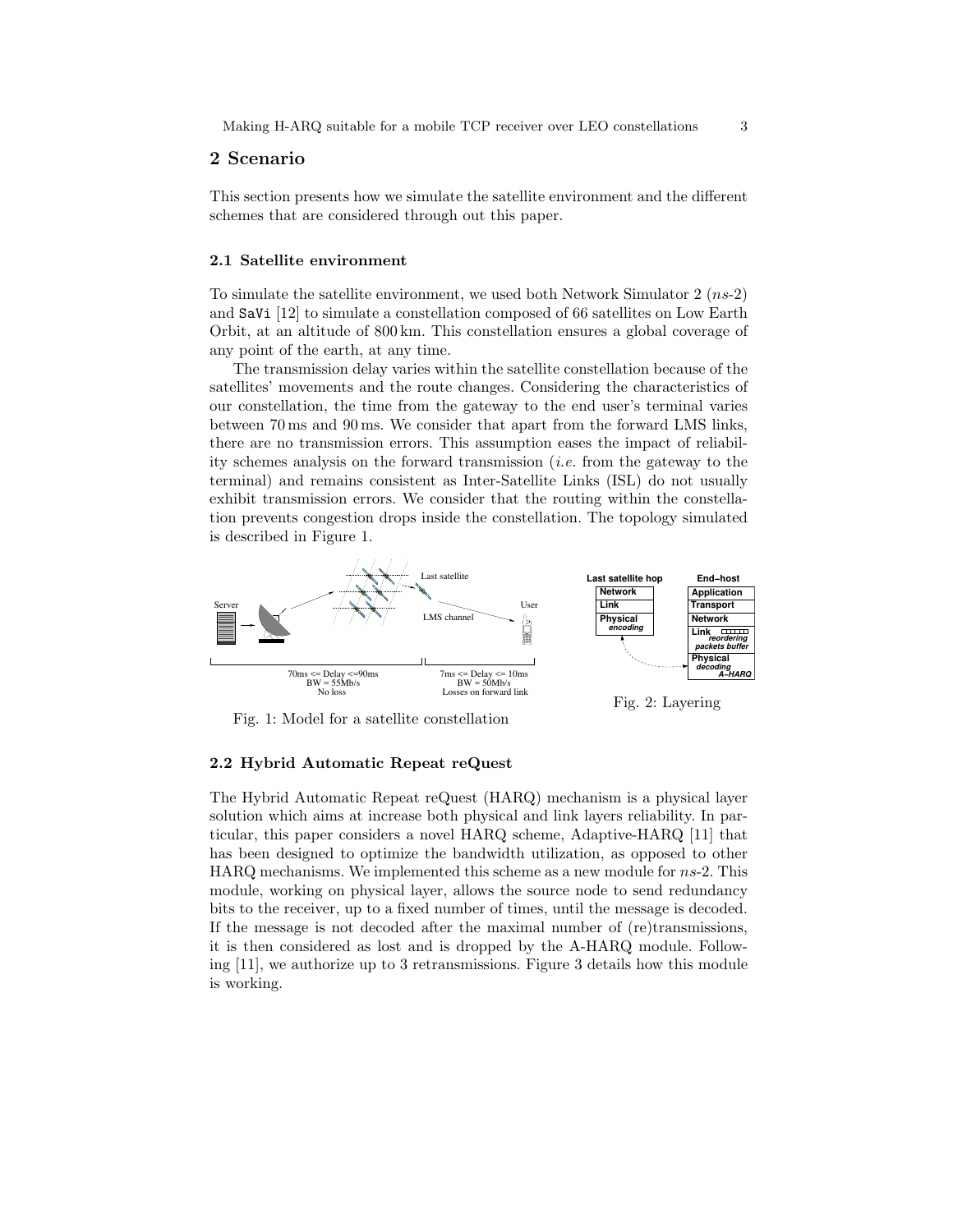4 Bastien Tauran et al.



Fig. 3: Description of HARQ

The receiver side of the A-HARQ link uses a buffer to store packets not yet decoded. Each time useful or redundancy bits are received, the module computes the Mutual Information (MI) of the packet, depending on the state of the channel at this moment and the total number of bits already sent. The packet is considered as decoded if the value of the Mutual Information is higher than a given threshold.

As A-HARQ involves both the link and physical layers, we simulate with ns-2 the physical layer using mutual information (MI) and the channel characteristics following data contained in [11]. On the worst case, the packets are recovered at most 70 ms after entering A-HARQ module. This worst case corresponds to the time between a packet is sent from the last hop satellite and the packet is decoded after three A-HARQ retransmissions.

### 2.3 Version of TCP and parameters

TCP has been showed to provide reasonable performances over LEO constellation [1, 13], without requiring specific PEP optimization mechanisms, we thus consider TCP NewReno (NR) and CUBIC as TCP variants for our evaluations. Even though TCP NewReno is less and less populating the Internet, this protocol is of interest for our problematic since it features basic reliability functionalities of most TCP variants. We also consider CUBIC since 1) its error recovery is more aggressive than TCP NewReno and 2) it is enabled by default in GNU/Linux and OSX systems (since 10.9).

We test TCP/SACK performance with standard GNU/Linux parameters. The first one is Duplicate SACK (DSACK), which is enabled by default on GNU/Linux systems. DSACK allows TCP sender to differentiate in some cases, if a Fast Retransmit is due to a reordering or to a packet loss. Thus, the TCP sender can adjust the duplicate acknowledgment threshold (defined in RFC2581), which is usually 3 by default in GNU/Linux.

We also evaluate the impact of Delayed Acknowledgment (DelAck) on our proposed solution. Delayed ACK (defined in RFC1123) can combine two inorder packets if they are received within a fixed time window, which is 40 ms in GNU/Linux systems.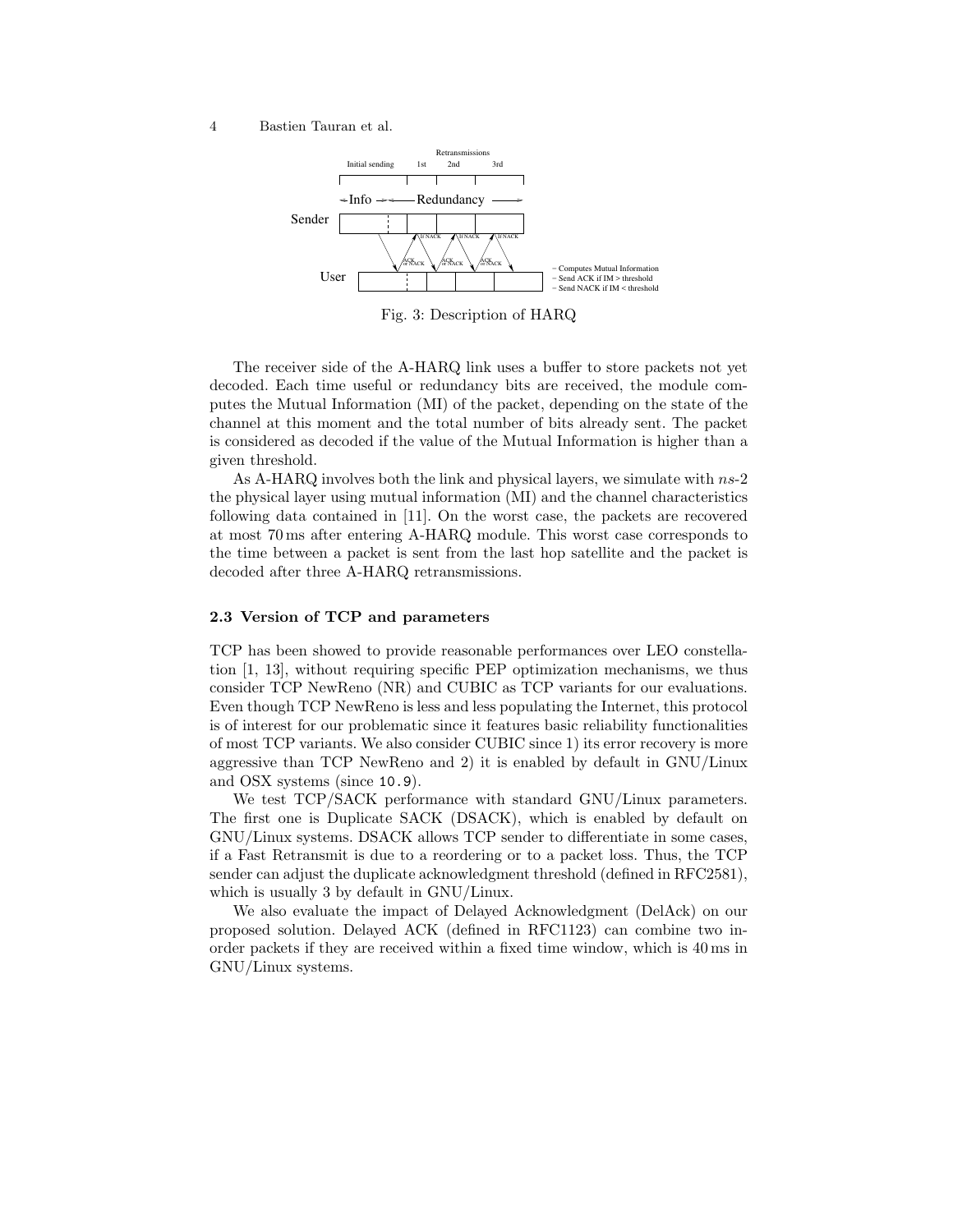#### 2.4 Simulation scenario

We designed a scenario with three nodes representing the sender, the last satellite on the message route, and the receiver. We simulate the constellation by changing the link delays, using a temporal trace (obtained with SaVi) giving at any moment the value of the delay between the sender and the last satellite, and the last satellite and the receiver. These delays have been measured on a initial ns-2 simulation using the LEO constellation described in Section 2.1. For all simulations, we use these delays traces obtained to mimic the constellation. Each simulation lasts 600s with one single TCP performing. The simulations are run with a Land Mobile Satellite (LMS) channel [14], [15] between the last satellite and the ground gateway and an ITS (Intermediate Tree Shadowed Environment) environment. The LMS channel enables the Adaptive-HARQ module. We also vary the quality of this channel by setting an average SNR ranging from 7 dB to 13 dB. During the simulations, the link quality changes over time around this SNR average value according to a trace file representing the evolution of the LMS channel. For all other links (return link included), we assume that there are no errors to ease the interpretation of the results.

# 3 On the need to mitigate the impact of out-of-order packets

In this section and the next ones, the numbers of RTO, DUPACK and spurious retransmission have been normalized by the number of packets sent in order to have comparable results with the different graphs and tables.

Table 1 shows the goodput achieved by TCP without reordering mechanism. The RTO and DUPACK columns represent the proportion of recovery events (due to link errors or congestion events). We divided the number of times TCP received a request for retransmission by the total number of packets sent. For example, when  $SNR = 7$  dB, during 600 s, CUBIC transmitted 21406 packets, the RTO timer expired 54 times and 500 retransmissions have been triggered due to DUPACK. We have also measured 480 spurious transmissions. Thus, the proportion for RTO is 0.25 %, for duplicate acknowledgments is 2.34 % and for spurious is  $2.24\%$ .

We observe that we have a low goodput, whatever the value of SNR, whereas we could expect a goodput of 40 Mb/s considering no errors occurred in the network. On the other hand, the number of DUPACK and spurious retransmission remains high, and is not decreasing when the channel quality improves as we could expect. This is mainly due to out-of-order packets interpreted by TCP as congestion losses which trigger spurious retransmissions and halve the congestion window.

To let TCP exploit the available capacity, we need mechanisms that mitigate the effects of out-of-order packets. In the next section, we exploit a possibility that is adding a reordering mechanism after A-HARQ.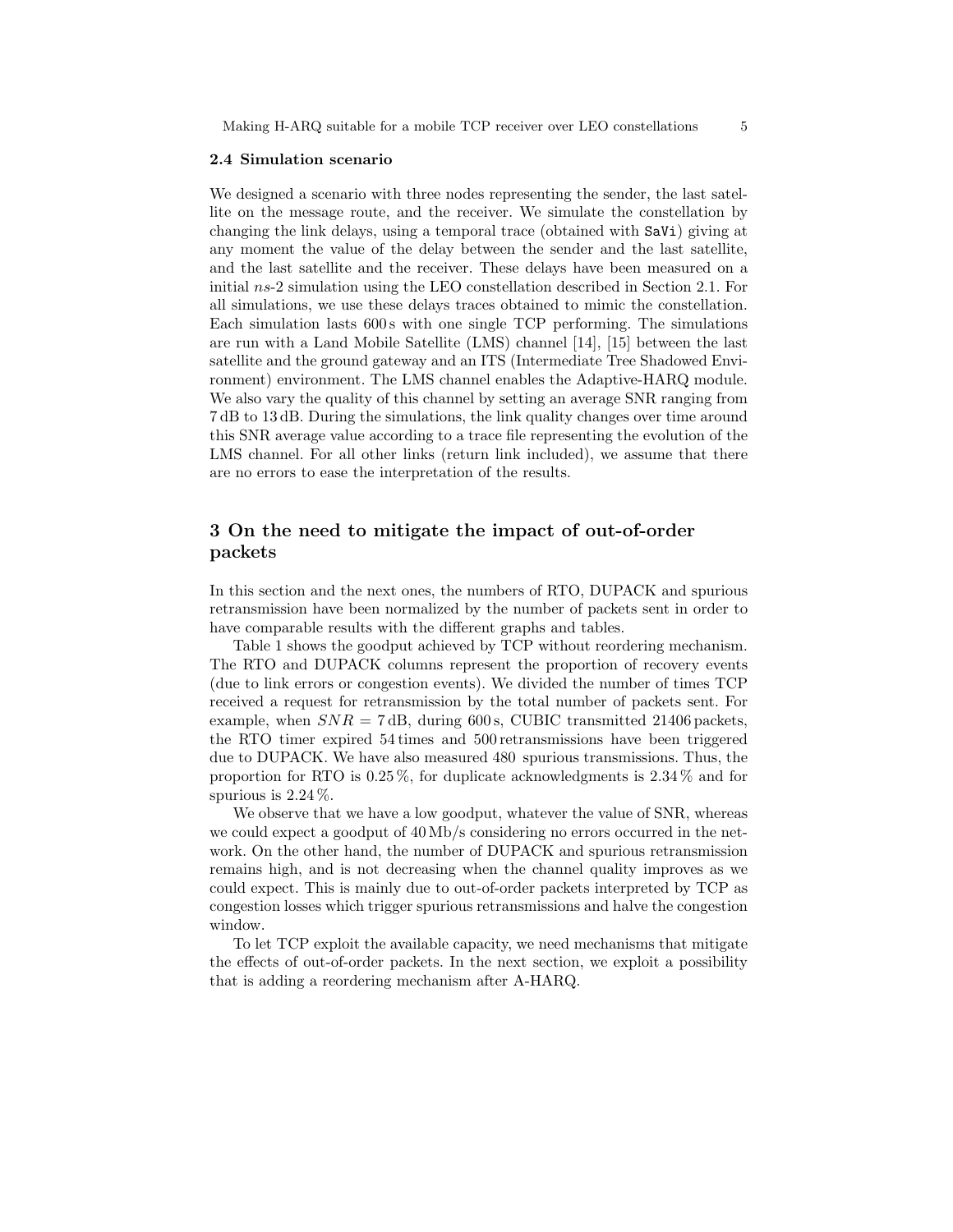6 Bastien Tauran et al.

|      |        |              | SNR TCP Goodput A-HARQ Success |              | <b>RTO</b> |                      | <b>DUPACK</b> |      | Spurious |       |
|------|--------|--------------|--------------------------------|--------------|------------|----------------------|---------------|------|----------|-------|
| (dB) | (kb/s) |              | $(\%)$                         |              | $(\%)$     |                      | $(\% )$       |      | $(\%)$   |       |
|      | NR     | <b>CUBIC</b> | NR.                            | <b>CUBIC</b> |            | NR CUBIC NR CUBIC NR |               |      |          | CUBIC |
| 7    | 188    | 265          | 95.30                          | 95.11        | 0.62       | 0.25                 | 2.84          | 2.34 | 1.81     | 2.24  |
| 8    | 242    | 349          | 97.22                          | 97.08        | 0.23       | 0.05                 | 2.85          | 2.19 | 1.86     | 2.00  |
| 9    | 261    | 385          | 97.80                          | 97.72        | 0.16       | 0.01                 | 2.77          | 1.99 | 1.63     | 1.82  |
| 10   | 290    | 431          | 98.32                          | 98.37        | 0.08       | $\Omega$             | 2.72          | 1.82 | 1.69     | 1.75  |
| 11   | 312    | 469          | 98.84                          | 98.85        | 0.04       | $\Omega$             | 2.59          | 1.63 | 1.46     | 1.71  |
| 12   | 328    | 494          | 99.14                          | 99.21        | 0.02       | $\Omega$             | 2.56          | 1.54 | 1.48     | 1.73  |
| 13   | 346    | 511          | 99.38                          | 99.45        | 0.01       | $\Omega$             | 2.44          | 1.52 | 1.59     | 1.75  |

Table 1: No reordering mechanism

# 4 Solution proposed

The inconvenient of A-HARQ is that packets are delivered out-of-order to the transport layer, due to the changing number of retransmissions by this mechanism, and also by route changes. This strongly impacts on TCP performance and generates DUPACK causing spurious retransmissions. In the next section, we show that adding a reordering mechanism, after A-HARQ and before sending the packets to the transport layer, improves the performance of TCP.

#### 4.1 Adding a reordering mechanism

This reordering mechanism is composed of a buffer storing TCP out-of-order packets. A decoded packet from A-HARQ is directly forwarded to the upper layer if in sequence otherwise stored. This mechanism has to deal with the case where the buffer limit is reached and if a packet has not been decoded by A-HARQ. The rationale for the later is to speed up TCP recovery procedure. For both cases:

- we limit the size of the reordering buffer to 125 packets. This value is computed to prevent RTO and results from an heuristic based on throughput and retransmission delay on the last hop. When full, all these out-of-order packets are forwarded to the upper layer. Note this case rarely occurs in our simulation scenario as the traffic load is low (i.e. we only send one long-lived flow) and the route changes in the satellite constellation considered does not lead to several out-of-order packets;
- concerning the case when H-ARQ decoding fails, we propose to flush the buffer even if not full. Thus, all packets are forwarded to the upper layer allowing TCP to quickly recover this missing packet with DUPACK or RTO.

A global view of the last hop is given in Figure 2, with the A-HARQ module and the reordering buffer.

#### 4.2 Results with reordering mechanism

Table 2 shows the results obtained when the reordering mechanism operates conjointly with A-HARQ. We observe an improvement in terms of goodput due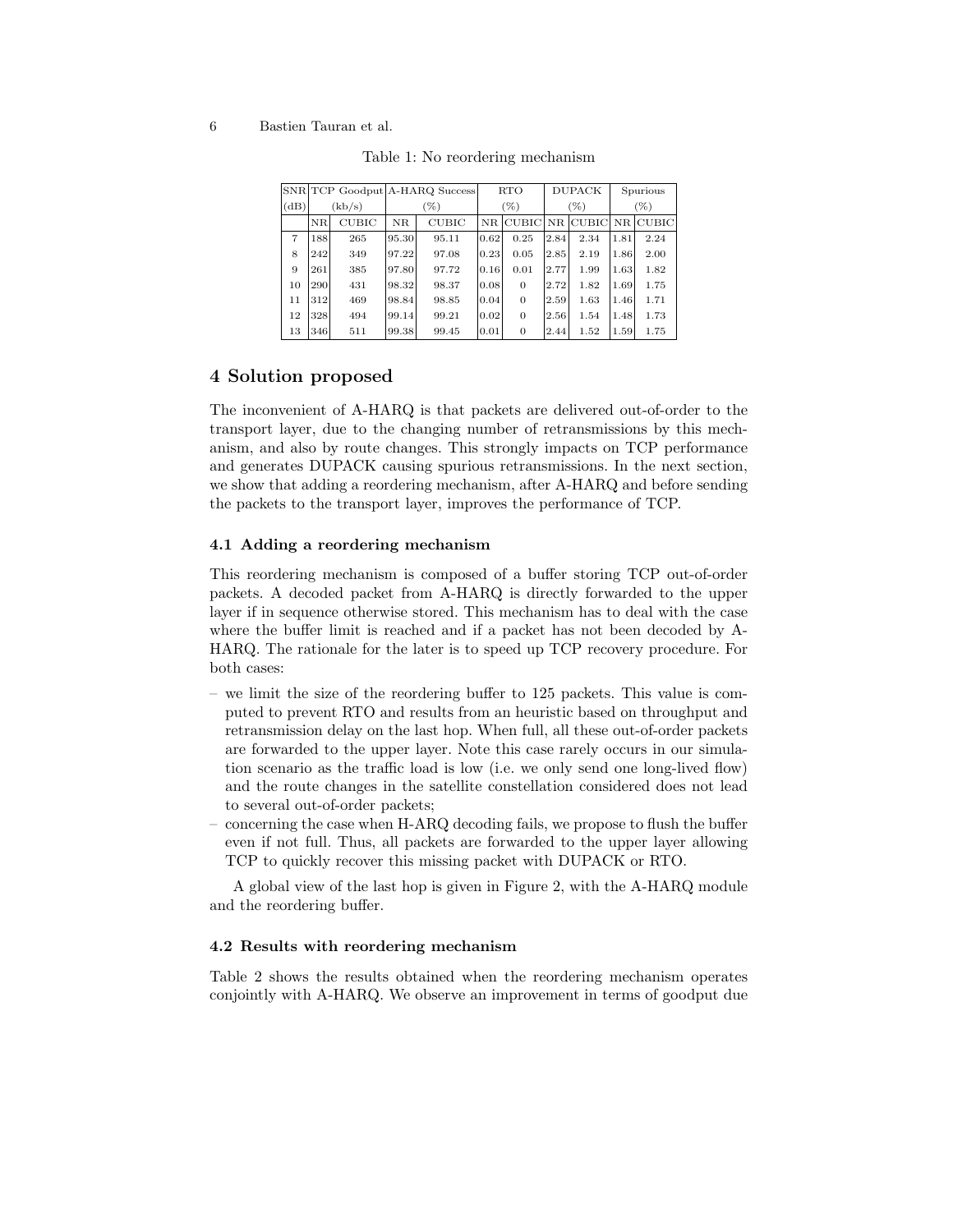|                |        |              | SNR TCP Goodput A-HARQ Success |              | <b>RTO</b> |      | <b>DUPACK</b> |                      | Spurious |              |
|----------------|--------|--------------|--------------------------------|--------------|------------|------|---------------|----------------------|----------|--------------|
| (dB)           | (kb/s) |              | $(\%)$                         |              | $(\%)$     |      | $(\%)$        |                      | $(\%)$   |              |
|                | NR.    | <b>CUBIC</b> | NR.                            | <b>CUBIC</b> |            |      |               | NR CUBIC NR CUBIC NR |          | <b>CUBIC</b> |
| $\overline{7}$ | 409    | 363          | 96.06                          | 94.95        | 0.62       | 0.59 | 0.52          | 0.56                 | 1.45     | 4.00         |
| 8              | 521    | 640          | 97.46                          | 97.18        | 0.41       | 0.29 | 0.40          | 0.50                 | 1.20     | 4.65         |
| 9              | 628    | 753          | 98.11                          | 97.83        | 0.30       | 0.22 | 0.35          | 0.45                 | 1.27     | 4.47         |
| 10             | 749    | 993          | 98.72                          | 98.38        | 0.23       | 0.16 | 0.27          | 0.40                 | 1.21     | 3.94         |
| 11             | 818    | 1447         | 98.97                          | 98.94        | 0.19       | 0.09 | 0.25          | 0.32                 | 1.13     | 4.02         |
| 12             | 958    | 1877         | 99.27                          | 99.22        | 0.14       | 0.06 | 0.20          | 0.28                 | 1.20     | 4.04         |
| 13             | 1134   | 2367         | 99.47                          | 99.47        | 0.10       | 0.05 | 0.17          | 0.25                 | 1.02     | 3.92         |

Table 2: With reordering mechanism



Fig. 4: Impact of reordering mechanism on end to end goodput



Fig. 5: Impact of reordering mechanism on CUBIC performance

to the decreasing number of retransmissions. We also observe a slightly increase of the number of RTO although the overall performance are much more better than without reordering as shown in Table 1. Actually, some losses are not recovered by DUPACK but by RTO because of decoding fails or when the queue is full as explained in the previous section 4. We also observe an increase of the number of spurious retransmissions when the TCP goodput increases significantly. The reason is that TCP becomes more and more opportunistic as the network conditions are getting better and then congestion appears on other parts of the networks. As a result, thanks to the conjointly used of the A-HARQ and re-ordering mechanisms, the bottleneck is not the LMS channel anymore.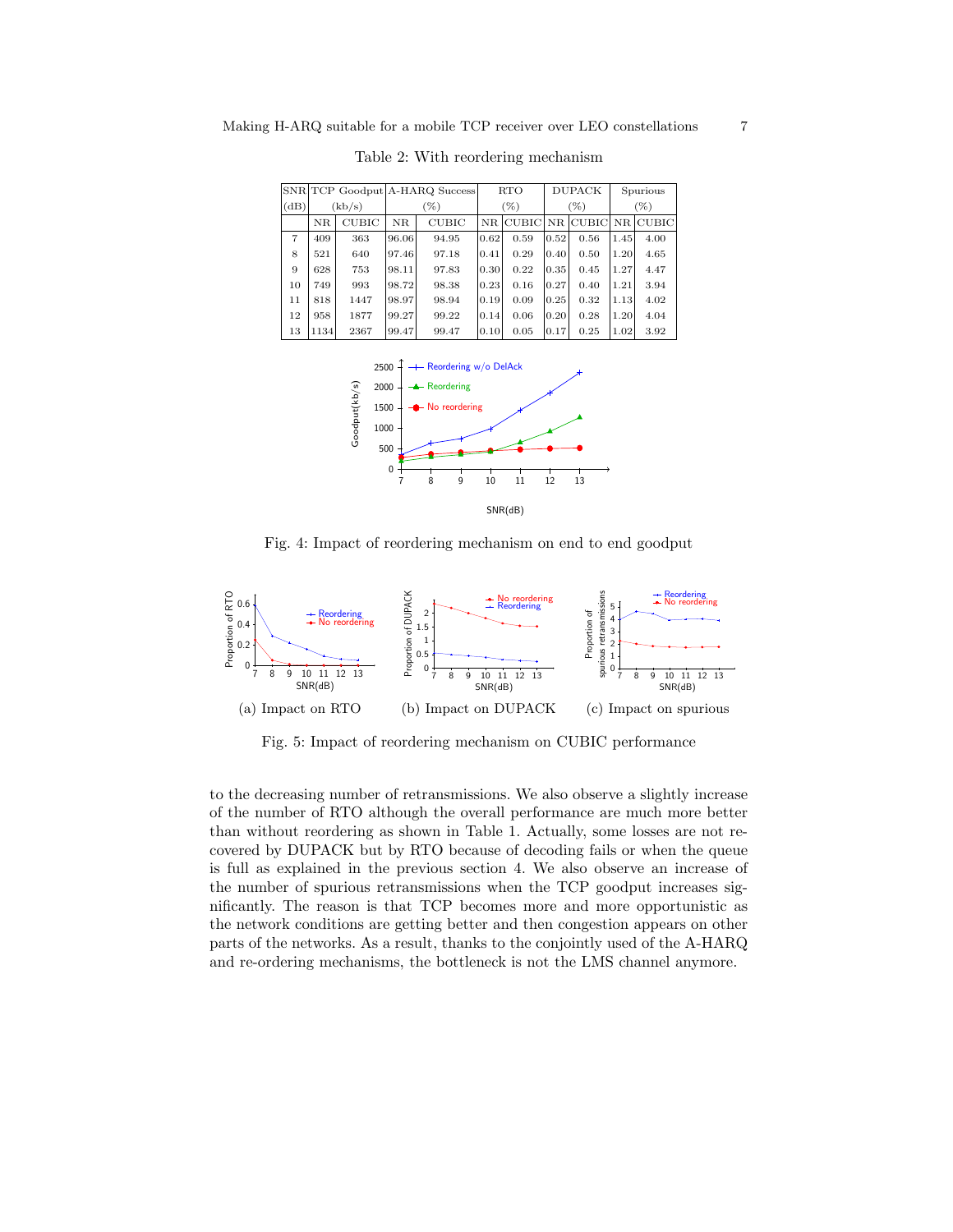

Fig. 6: Usage of the LMS link, using CUBIC

We recall that we only presented results with TCP NewReno and CUBIC. However, the same trend has been observed with TCP Westwood and should be also observed with other TCP variants. CUBIC is well-known to achieve better performance over high-delay bandwidth product networks. This explains the higher performance obtained by this protocol compared to TCP NewReno.

## 5 Analysis

The results presented in Section 3 highlight the interest for mitigating the number of out-of-order packets linked to the use of link layer reliability schemes. As shown in Section 4, link layer buffering results in a strong increase of the TCP goodput with a significant decrease of the number of DUPACK and spurious retransmissions for TCP NewReno. This is not only a gain for the use of the expensive satellite capacity, but also for the end-to-end latency. At last but not least, this makes it easier for delay tolerant services to respect their delivery rate constraints.

Concerning standard default TCP parameters tested, using DelAck with the reordering mechanism is counterproductive for TCP performance. As shown in Figure 4, we observe that the goodput decreases when DelAck is added with the reordering buffer while better without this buffer. The problem is that DelAck might delay the acknowledgment pace while the reordering buffer might also delay the pace of data forwarding to the upper layer. As a matter of fact, both delayed schemes negatively interact between them. Our recommendation is thus to disable DelAck in this context to reach the highest performance if possible. Note that in another context of multipath communications over a satellite constellation, the authors in [1] showed that DelAck has also a negative impact on TCP performance.

With reordering mechanism and when the goodput is high enough, congestion appears on the network, and packets are dropped for reasons that are not due to satellite environment or A-HARQ. This means that A-HARQ is recovering enough packets to allow TCP to work in good conditions. So, TCP metrics are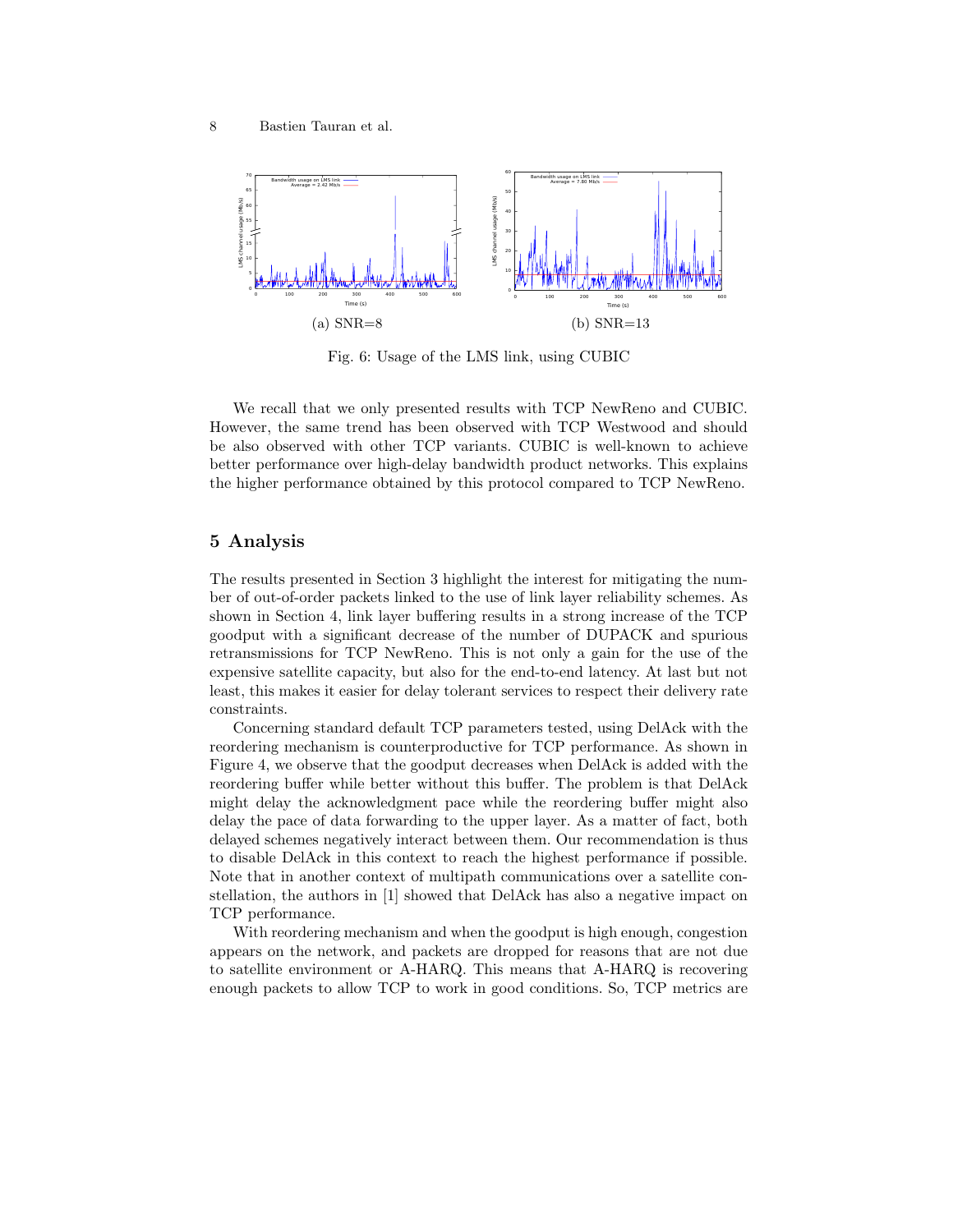

Fig. 7: Evolution of CUBIC congestion window, averaged each second, with SNR=8

more impacted by congestion in the network than by the few packets dropped by A-HARQ. In these scenarios, we observe a good usage of the LMS link. We can see in Figure 6b, corresponding to  $SNR = 13$  and with reordering, that the maximum capacity of this link is reached sometimes, with an average usage of 7.8 Mb/s. As a reminder, we set the capacity of this link at 50 Mb/s. This usage corresponds to the real number of bits flowing through this link, including the redundancy bits and the retransmissions by A-HARQ. This usage is even better with higher SNR.

We also observe, as presented in Figure 7, a real improvement of the congestion window with reordering mechanism. This evolution is correlated with the channel evolution, and confirms the goodput improvement brought out by this mechanism.

To conclude, the results we obtained for A-HARQ can be extended to all HARQ mechanisms, since they all imply varying delays and out-of-order packets in TCP layer. Thus, adding a reordering mechanism after HARQ should be the standard for all HARQ mechanisms, in order to always guarantee good TCP performance.

# 6 Conclusion

We investigated in this paper the performance obtained by TCP within a delay tolerant service over mobile satellite communications. We show that link-layer schemes used in the context of space or aeronautical communications have an impact on the TCP performance. We observe that using TCP over such linklayer schemes leads to weak performance due to high delay jitter. Basically, there is a clear discrepancy between TCP and these link-layer schemes while sharing the same goal. Using temporal traces representing the delay between a mobile terminal and the last hop satellite from a LEO constellation, we identified link-layer parameters that impact on the TCP performance. We proposed a buffer scheme allowing both link-layer and transport layers to conjointly perform. Simulations show that thanks to this simple buffer scheme, we can drastically